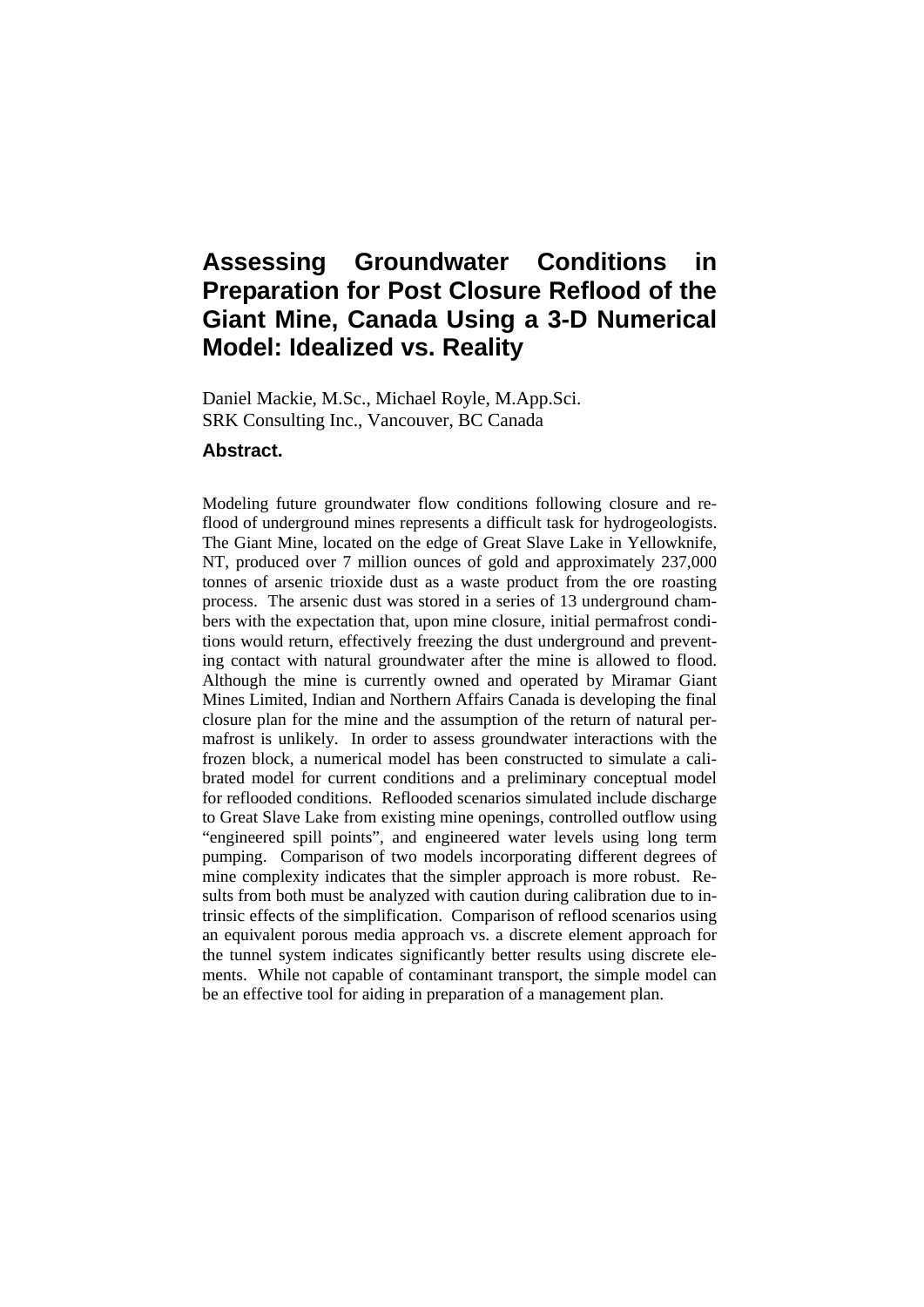## **1 Introduction and Purpose**

#### 1.1 Model Objectives and Past Efforts

The Giant Mine in Yellowknife, Canada has operated for over 50 years, producing over 7 million ounces of gold and approximately 265,000 tonnes of arsenic trioxide dust as waste from the ore refining process. Indian and Northern Affairs Canada is developing the final closure plan for the mine. Groundwater modelling was carried out for the Giant Mine, as part of a technical review of closure options to illustrate current groundwater interaction with the dewatered mine and possible reflooded conditions. These models were used to test a series of final flood conceptual models for closure planning. The modelling was used to assess "what if", or extreme case scenarios, to see if uncertainty in hydrogeological characterization at the mine site scale could lead to unexpected problems with hydraulic control after mine closure.

#### 1.2 Previous and Current Modelling

Previous modelling using a very simplified MODFLOW model could not take into account either seepage face drainage into the dewatered tunnels or flooded open tunnel flow, resulting in the need for further modeling.

Following closure and reflood, open tunnel flow is expected to dominate the system, even after accounting for partial tunnel collapse. Because of this, the tunnel system is expected to form an equilibrated lattice characterized by very small gradients capable of controlling water flow in the system. Integration of this concept was essential in creating a reasonable approximation of the flow system.

#### 1.3 Site Conditions and Model Design Requirements

The mine workings consist of 11 levels extending from 100m to 600m below ground surface, comprising approximately 85 km of connected tunnels. The surface elevation of Great Slave Lake, located approximately one kilometre from the central mine area, is about 10 meters above the uppermost mine level.

Field data shows that groundwater interacting with certain faults is affected by drainage to the mine workings. Additionally, discretization required for "small scale" flow around workings was not feasible due to the scale of the mine (3km in length). Therefore, a tunnel system incorporated into a regional scale model was required.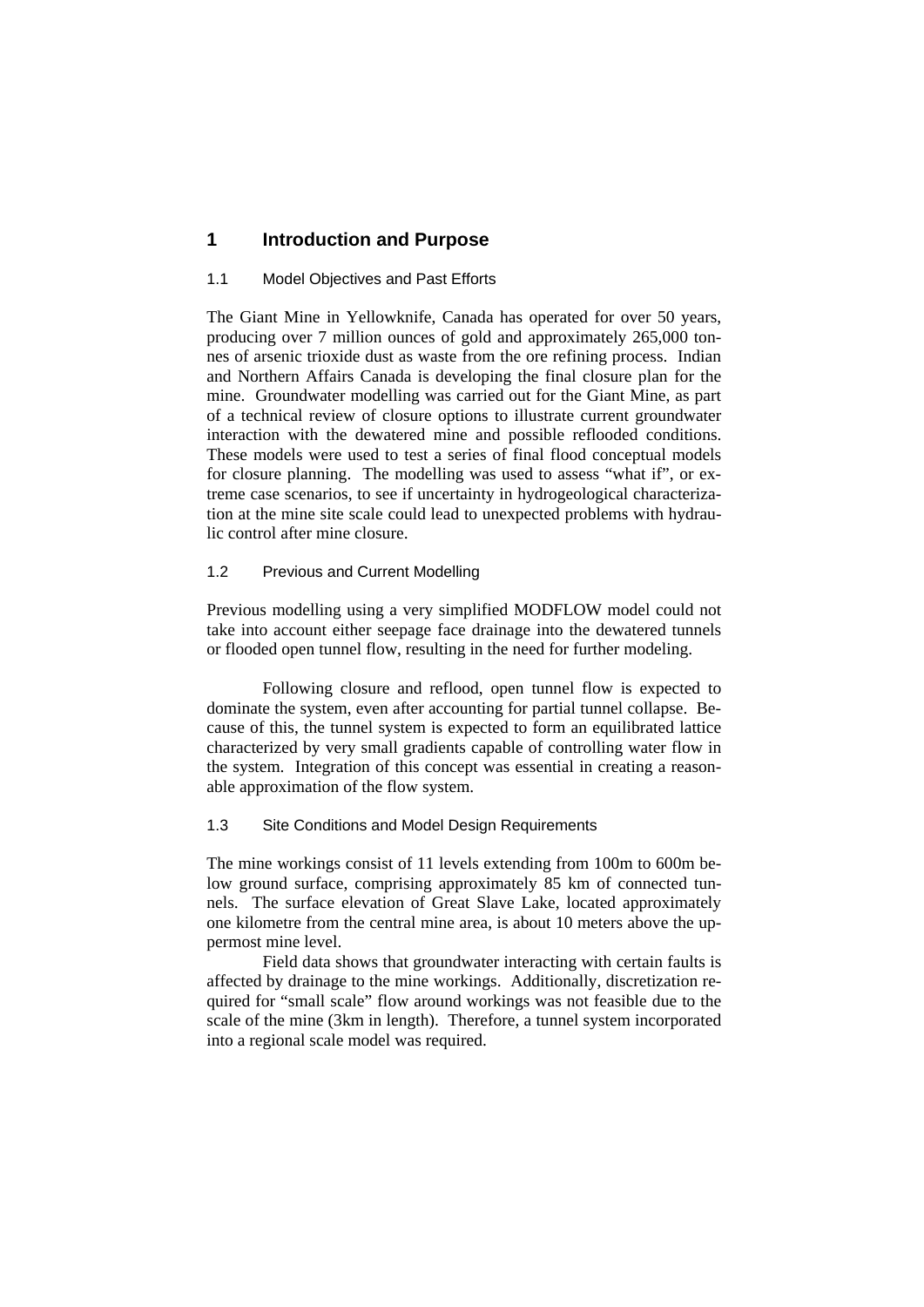FEFLOW<sup>®</sup> was chosen for the program to provide mesh discretization flexibility. Initial models included tunnels as high K finite elements. After encountering difficulties with reflood simulations, namely, unrealistic head loss, the model was re-designed using 1D lines for tunnels and seepage boundary assignment, and discrete elements in the reflood scenario.

This paper discusses the comparison between the equivalent porous medium approach, and the use of discrete elements in a large scale groundwater model to achieve a more realistic replication of the flow system. While still only a simplified version of the large scale flow regime, the method appears to be an improvement on more conventional modelling approaches to complex mine groundwater investigations.

# **2.0 Conceptual Model and Model Construction**

## 2.1 Modelling Objectives

Considering the fractured rock nature of the system and level of uncertainty in characterizing the system at that scale, the primary objectives were simply to simulate the current flow system, and to illustrate various possible reflood scenarios including possible fault conduits, discharge from known spill points (open pits, adits, etc.) and control of mine flood levels using engineered spill points. Prediction of contaminant transfer was not considered feasible considering the nature of the system and presence of over 25,000 drillholes in the mine area.

## 2.2 Conceptual Model

The conceptual model was constructed using available water levels, inflow mapping in the mine workings, detailed geological data for the site, and available hydraulic test data from Giant and other similar sites.

Based on available data, the following conclusions were developed:

a. Available geologic data suggest an equivalent porous media approach is reasonable for the bulk bedrock.  $2<sup>nd</sup>$  and  $3<sup>rd</sup>$  order structures, including fractures, represent the majority of the data set and were shown to have widely dispersed orientations when viewed from the regional scale. Hydraulic conductivity data for bedrock indicates a geometric mean of  $2.7 \times 10^{-7}$  m/s, but all tests were conducted at depths of less than 200 meters. Comparison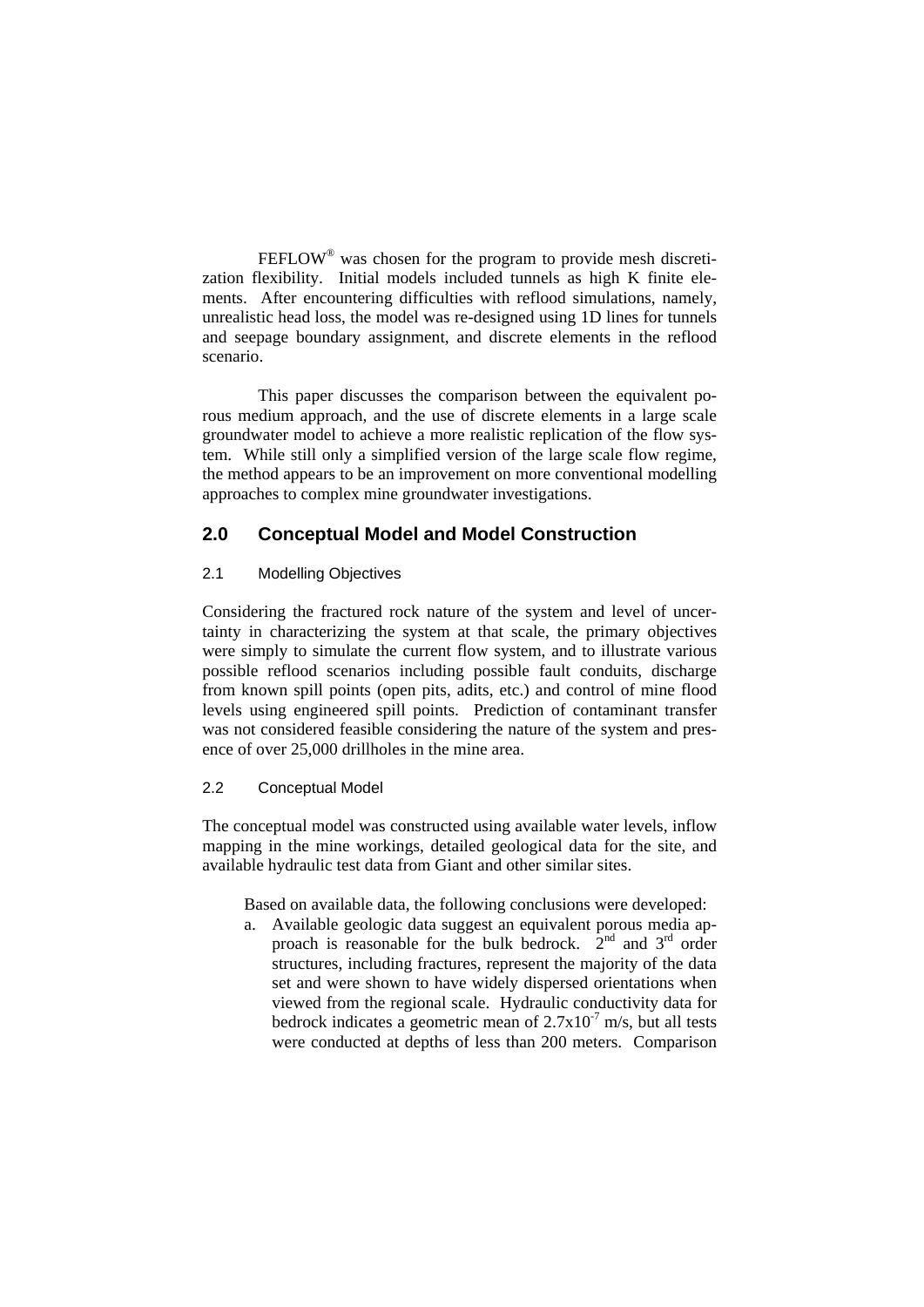of conductivity data from 8 similar sites suggests that the values measured at Giant are representative, but that conductivity should decrease with depth. Lithology may have an impact on hydraulic conductivity but the limited bedrock hydraulic conductivity data available does not justify separation.

- b. Many  $1<sup>st</sup>$  order structures may act as barriers to flow.
- c. Current groundwater flow in the area of the mine is directed towards the workings, forming a dewatered cone (figure 1b). Groundwater flows into mine workings along a complex seepage face, the elevation of which is generally unknown.

#### 2.3 Model Construction

 $FEFLOW<sup>°</sup>$  was used based its the ability to incorporate the complex 3D geometries of tunnels and faults, and the option to use discrete elements. One steady-state model was planned, with modifications for current and reflood conditions. Mine workings were input as seepage face boundaries. Water entering the workings was assumed to be instantaneously removed from the system (ie: pumped from mine) to simulate ditch flow within the tunnels. Faults, which at Giant are fairly steep, and surface features included in the model were based on detailed surface mapping.

Mine workings were simplified for mesh generation. Narrow, linear tunnel systems were incorporated with realistic geometry In areas of dense workings, a "mine envelope" approach was used. Graphically, the area of dense workings was wrapped with a single line, to which the mesh was later matched. The original complexity internal to the line was removed. This method was based on the assumption that in the relatively narrow areas of dense workings, the wrapped line would be sufficient to drain water that would enter the area originally occupied by the dense workings Two model versions were constructed based on different levels of tunnel and fault simplification:

## **Model A. – 3D tunnel and discrete fault width**

- 24 layers
- Tops and bottoms of primary mine levels delineate 11 layers
- Layers created above and below mine workings
- 3D seepage boundaries incorporated along mine geometry
- Primary faults incorporated as discrete 5 metre wide features and extended vertically through entire model thickness
- Finite element mesh consists of 692,500 elements and 363,175 nodes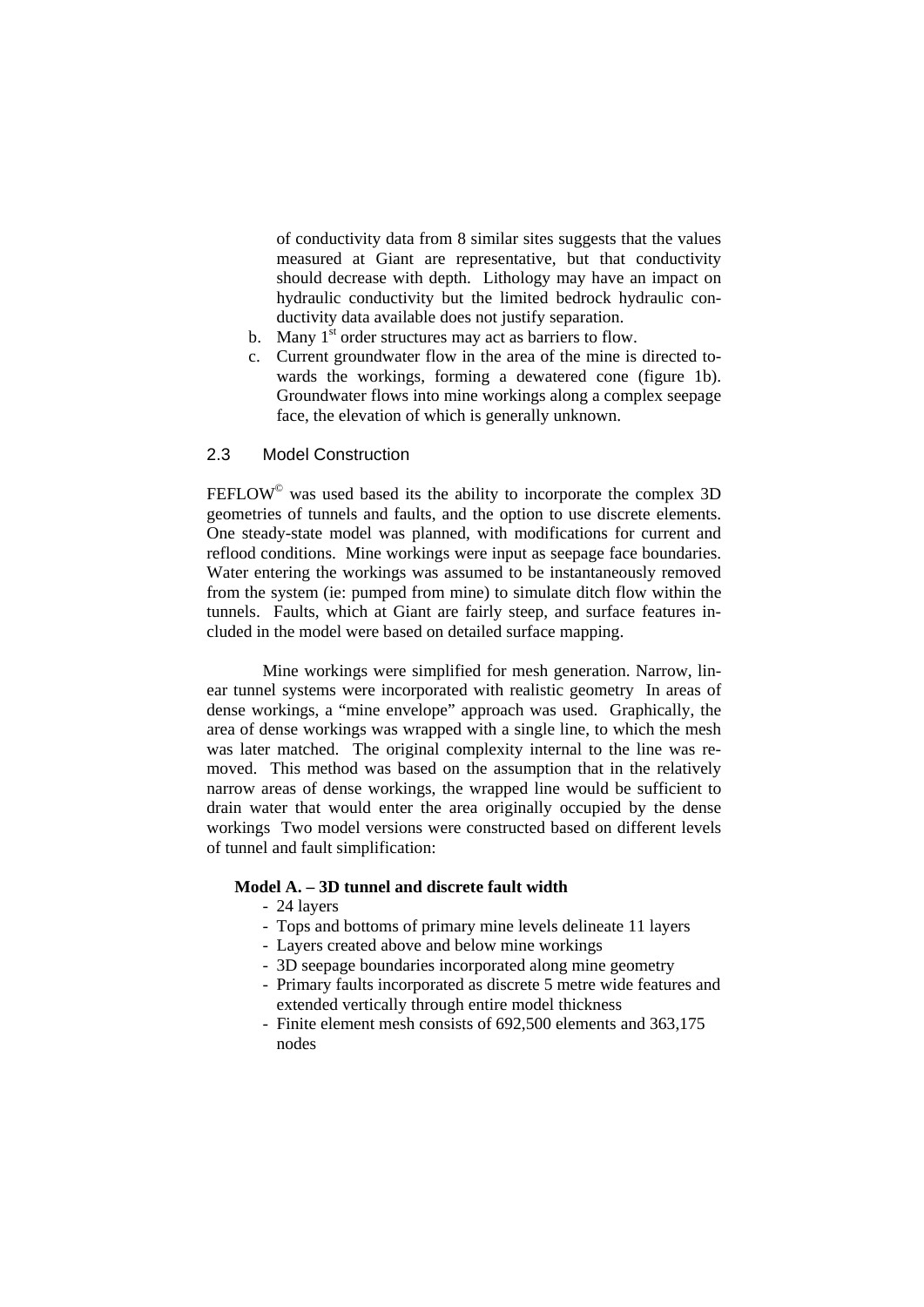#### **Model B – 1D tunnel and no discrete fault width**

- 14 layers total
- Model slices set to bottom elevations of primary mine levels
- Layers created above and below mine workings
- Tunnels input as single lines of seepage boundary nodes assigned approximately along the center line of tunnels or wrapped around areas of dense workings on mine level slices, equivalent to the bottom mine level slice in Model A
- Primary faults incorporated as single lines of nodes with hydraulic conductivity assigned to adjacent elements
- Finite element mesh consists of 587,000 elements and 318,300 nodes

Model A was designed to use high K elements within tunnel crosssectional areas. Elements representing the tunnels were assigned conductivities higher than bedrock. Conductivity values two orders of magnitude greater than bedrock were utilized. Contrasts higher than this did not converge. Model B was designed to incorporate discrete elements. Discrete line elements were input at the exact positions used for seepage boundaries in the current conditions model. Discrete element conductivities 7 to 10 orders of magnitude greater than bedrock conductivity were used.

#### 2.4 Mesh Comparison

Much of the success in modeling complex systems such as these can relate to the mesh complexity and distribution of elements with poor geometries (obtuse triangles) for numerical solutions.

Model A incorporated increased mesh complexity around tunnels and faults. Faults and tunnels have discrete thickness. Refining the mesh around areas of mine workings and faults created significant lateral variation in element shape and area.

Model B was designed with higher mesh density but a simpler geometry. A higher mesh density extended the entire area of model but the decreased mesh complexity around tunnels and faults decreased the number of improperly shaped elements around tunnels and faults. Overall, there was a significant decrease in the number of obtuse triangles in Model B. While obtuse triangles in Model A were typically near faults and tunnels, obtuse triangles were more dispersed in Model B. In Model A, the presence of obtuse triangles in areas where high conductivity contrast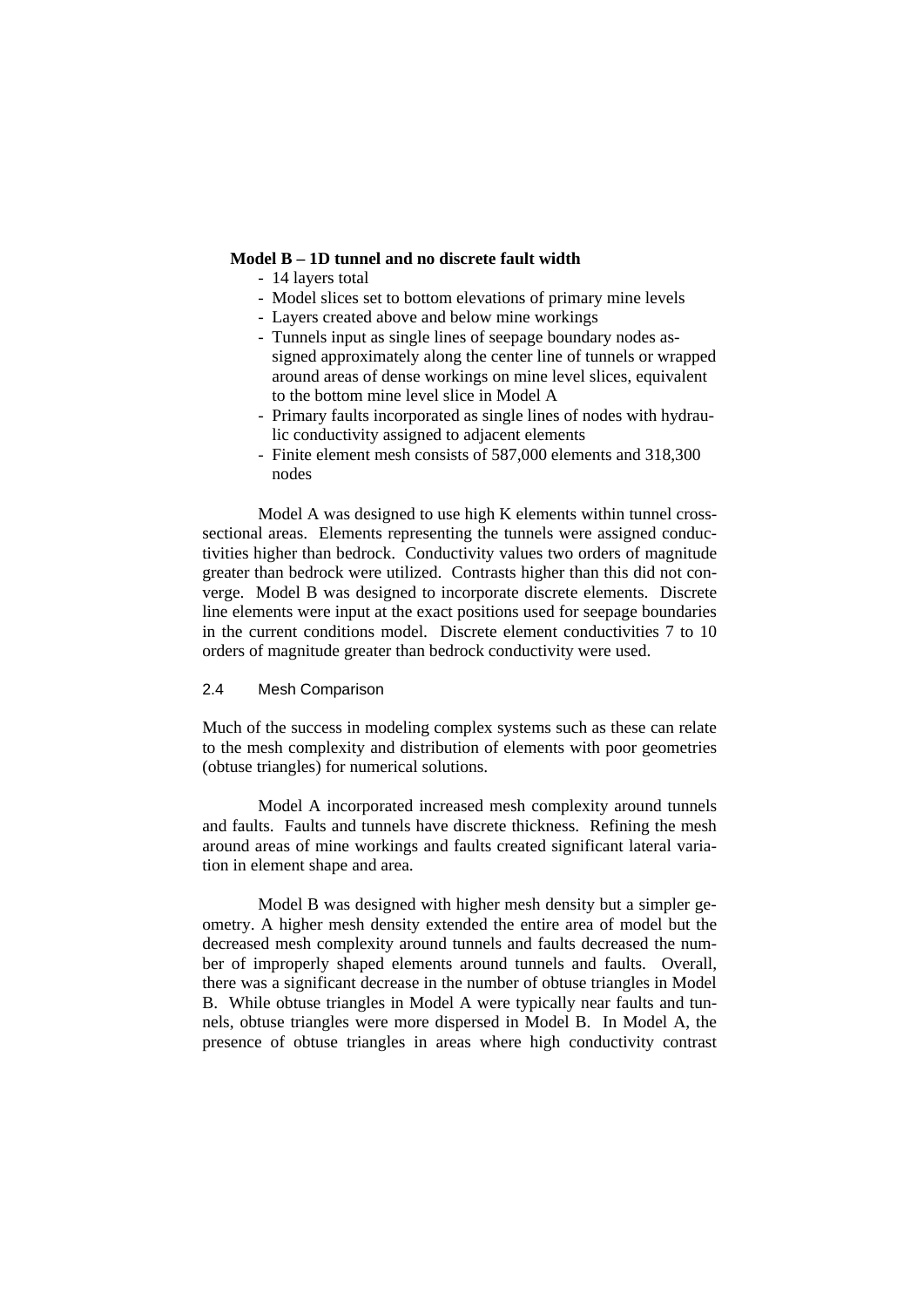would be input suggested that numerical instability may result. Obtaining fewer obtuse triangles in Model A with the desired complex tunnel system and faults, would have required a significantly larger number of elements and effort to construct.

An additional expected benefit to incorporating 3D tunnel geometry in Model A was the ability to incorporate transfer boundaries to control inflow to workings if desired. During model conceptualization and construction it was determined that using bedrock conductivity values for tunnel walls would be the most appropriate and justifiable approach. At the regional scale, the ability to incorporate exact tunnel dimensions and transfer boundaries may not be necessary to simulate seepage conditions. Figure 1 is a schematic depicting the use of simplified 1D seepage face boundaries vs. 3D seepage faces at larger scales.



**Fig. 1.** Schematic of 3D and 1D seepage face boundary approach for regional models, showing concept that at large scales, 1D tunnels produce similar results to 3D-tunnels.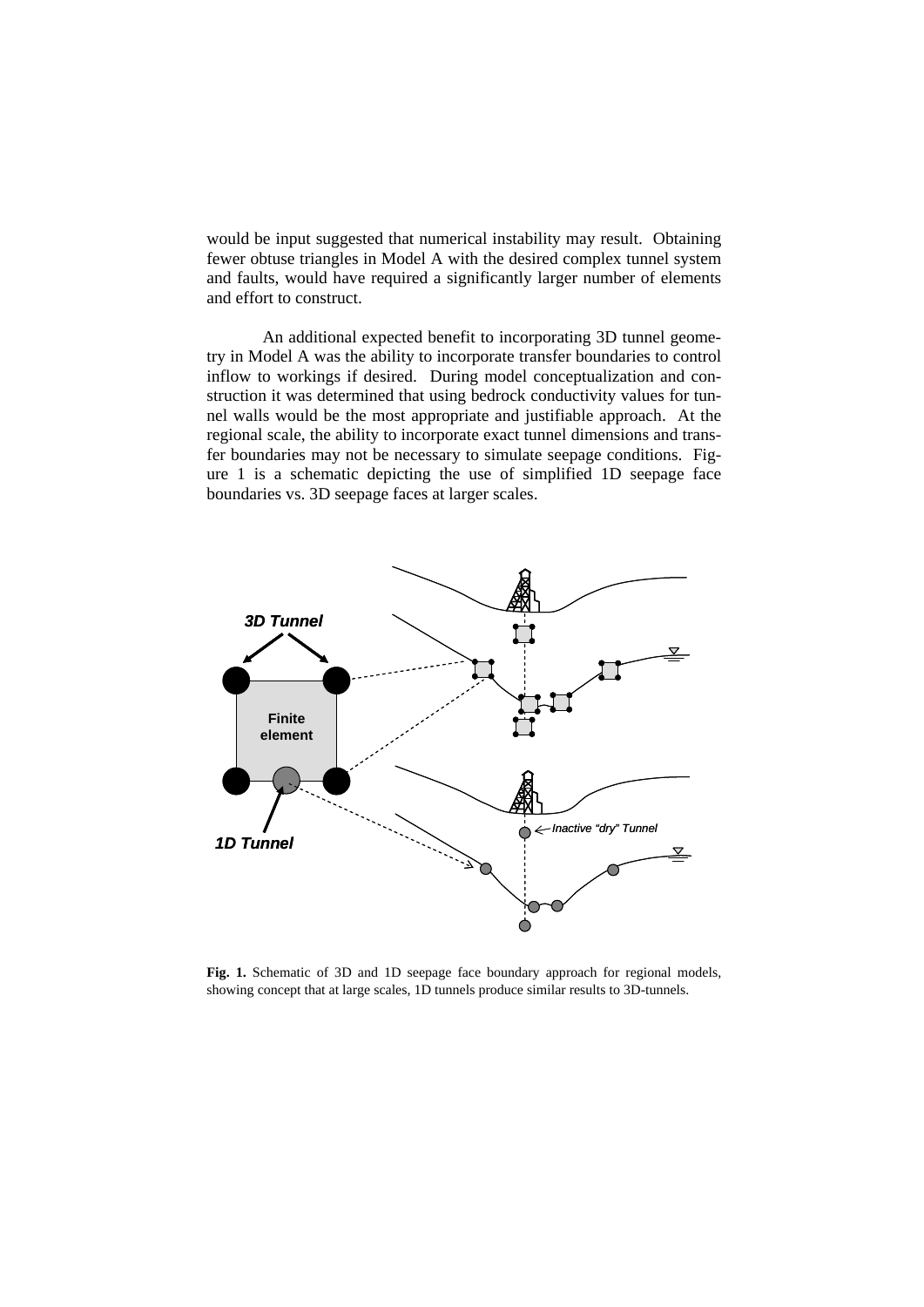# **3 Reflood Scenarios**

Project objectives required the final model had to be capable of simulating reflood conditions in addition to current conditions. The scenarios tested included

- reflood to a controlled level (10 m below lake level to maintain hydraulic capture zone
- full reflood to the level of the expected "spill point" (engineered or natural)

## 4 Results

4.1 Current Conditions

Both Model A and Model B converged under the current conditions scenario. Both models obtained a similar head solution. Head residuals were generally within calibration goals. Two open boreholes, for which water level data is available, indicated an area for potential future study. Both models depict a dewatered cone around mine workings and the influence of structural and surface features. The dewatered cone reaches to the edge of Great Slave Lake, from which a moderate amount of inflow is incurred. Two significant  $1<sup>st</sup>$  order structures, each of which is instrumented on both sides, calibrated reasonably well and are shown to have an influence on the shape of the dewatered cone.

Total tunnel inflow results for each model were lower than observed values by approximately 5-15%, but show similar inflow trends with depth.

Sensitivity analysis indicated that inflow and head residual for current conditions were most sensitive to bedrock conductivity, but required a decrease in conductivity with depth. Variation in fault conductivity, recharge and surface infiltration had relatively lower influence on model results.

4.2 Reflood Conditions 4.2.1 Model A

Model A under reflood used high conductivity elements input within the 3 dimensional tunnels. Conductivity contrast greater than two orders of magnitude caused non-convergence Using a two order of magnitude contrast, observation points along tunnels indicated a head loss on the order of 25 meters along the length of the mine workings. This contrast value, in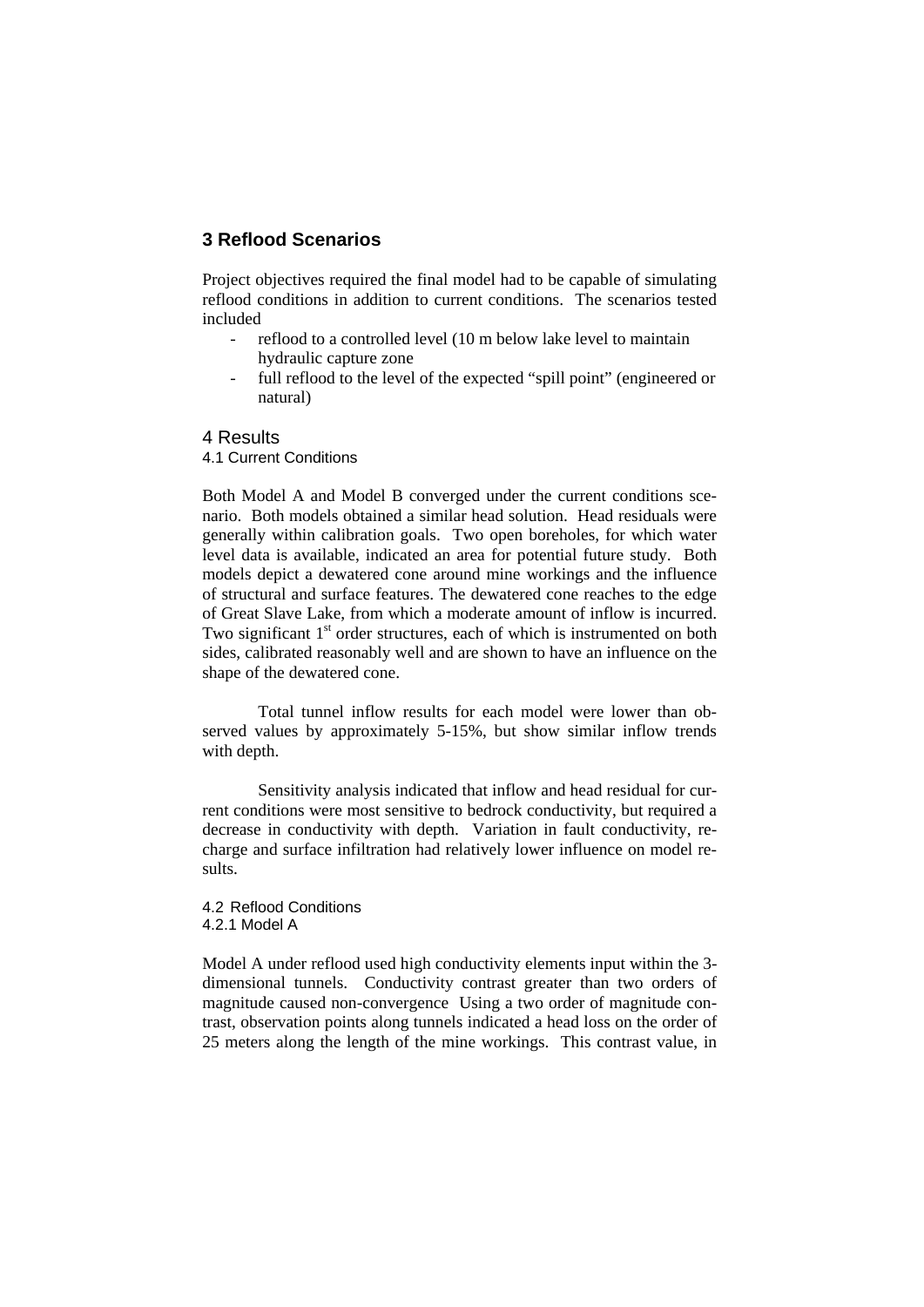conjunction with the approximately 50 meter regional gradient, allowed groundwater to flow through, as well as along, the workings (figure 6a). Non-convergence when using higher conductivity contrasts was likely due, in part, to the high number of obtuse triangles in close proximity to the tunnels.

#### 4.2.2 Model B

Model B, utilised discrete elements and conductivities contrasts of 7 to 10 orders of magnitude. Convergence was attained and the model produced a reasonable head distribution. Maximum head loss between 26 observation points, located throughout the mine, was 0.25 meters. All water entering the tunnels flows within the tunnel system and discharges at the spill point. Sensitivity runs using a conductivity contrast of only 4 orders of magnitude, resulted in approximately 25 meters of head loss. Pathline analysis indicated that, while flow along sections of tunnels would occur, water would often exit the tunnel system, re-entering the bedrock system and flowing to the regional low, Great Slave Lake. This was viewed as an incorrect solution based on the open tunnel flow conceptual model, and so illustrated the requirement for using discrete elements to obtain very high K contrast between "tunnels" and bedrock.

Utilizing the higher conductivity contrast, the concept of spill point control was shown to be valid. The spill point is defined as the lowest surface elevation to which water would rise flowing through the workings. In the case of Giant, the spill point is the rim of an open pit to which an open portal is connected. The rim of this pit is approximately five meters above the elevation of Great Slave Lake.

#### 4.3 Summary of Modeling Approach

Comparison of Model A and B indicates that the simpler, more robust, Model B is capable of achieving both of the project objectives. Head distribution and tunnel inflow are within acceptable ranges.

Distribution of seepage face elevation is reasonable. The greatest depression of the water table occurs in the area of densest mine workings. Seepage face elevation rises away from the central core towards peripheral sections, which tend to be higher in elevation and generally not defined by high density workings.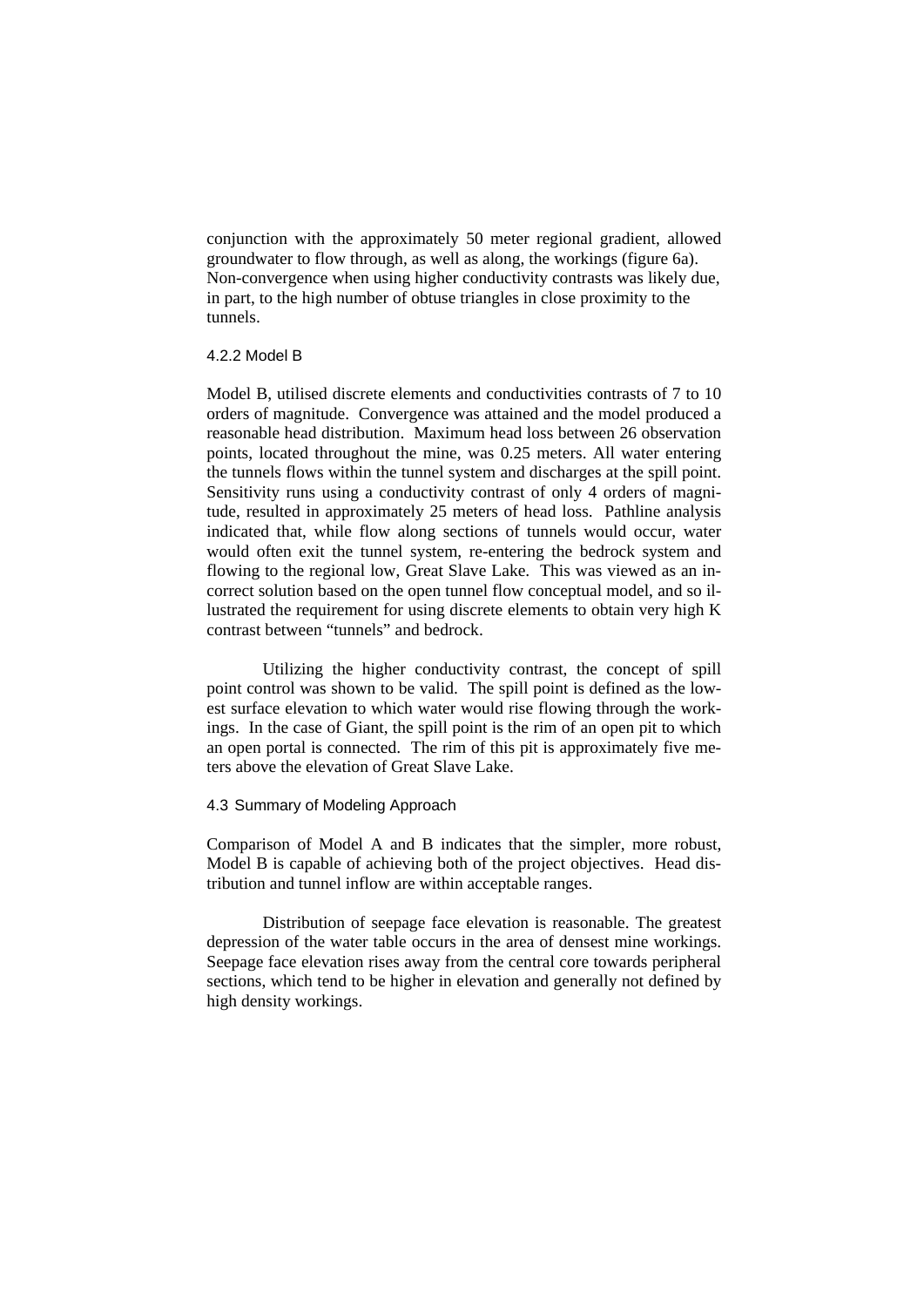## **5 Idealized vs. Reality**

Ideally, models simulating mine systems should incorporate as much inherent complexity as possible. In reality, numerical models are constructed based on project objectives and budget, often requiring significant simplification of the system.

An overriding assumption for this model was the use of an equivalent porous medium (EPM). Using this approach, tunnel inflow is distributed along the entire length of tunnels. In these models, the seepage face is depicted as relatively smooth, and may exist along the entire length of a tunnel. In reality, due to the fractured system, this is likely not true. The seepage face is likely not smooth. Reconnaissance of accessible workings suggests discrete inflow, but with available data, EPM is the only viable approach. Structural analysis indicates that fracture distribution is heterogeneous, both in density and orientation. Whether specific structures have the ability to convey significant flow will only be known during reflood. The results of the study do indicate orientations are widely dispersed and an EPM is reasonable at large enough scales. The results presented suggest that results of an EPM approach require careful analysis.

#### 5.1 Simplification of Tunnel System

The tunnel system used in this modeling is complex, but remains an approximation of the true distribution. Inclusion of all workings would result in an extremely complex mesh. In the case of Giant, a complete model of workings will never be available; a representation must suffice.

Figure 2 is a plot comparing cumulative 1D tunnel length by mine level to inflow. The relationship visible from this data indicates that inclusion of tunnel detail may be important, and calibration to tunnel inflow by adjusting only bedrock conductivity is inappropriate for a simplified system.

#### 5.2 Utilisation of the Simplified Model

While numerical modeling at Giant cannot attempt contaminant transport, it can be used for "proof of concept" scenarios. The idea of spill point control can be shown and "What-If" scenarios, such as fault structures becoming transmissive upon reflood, can be designed and results prioritized to identify areas for local monitoring during reflood.